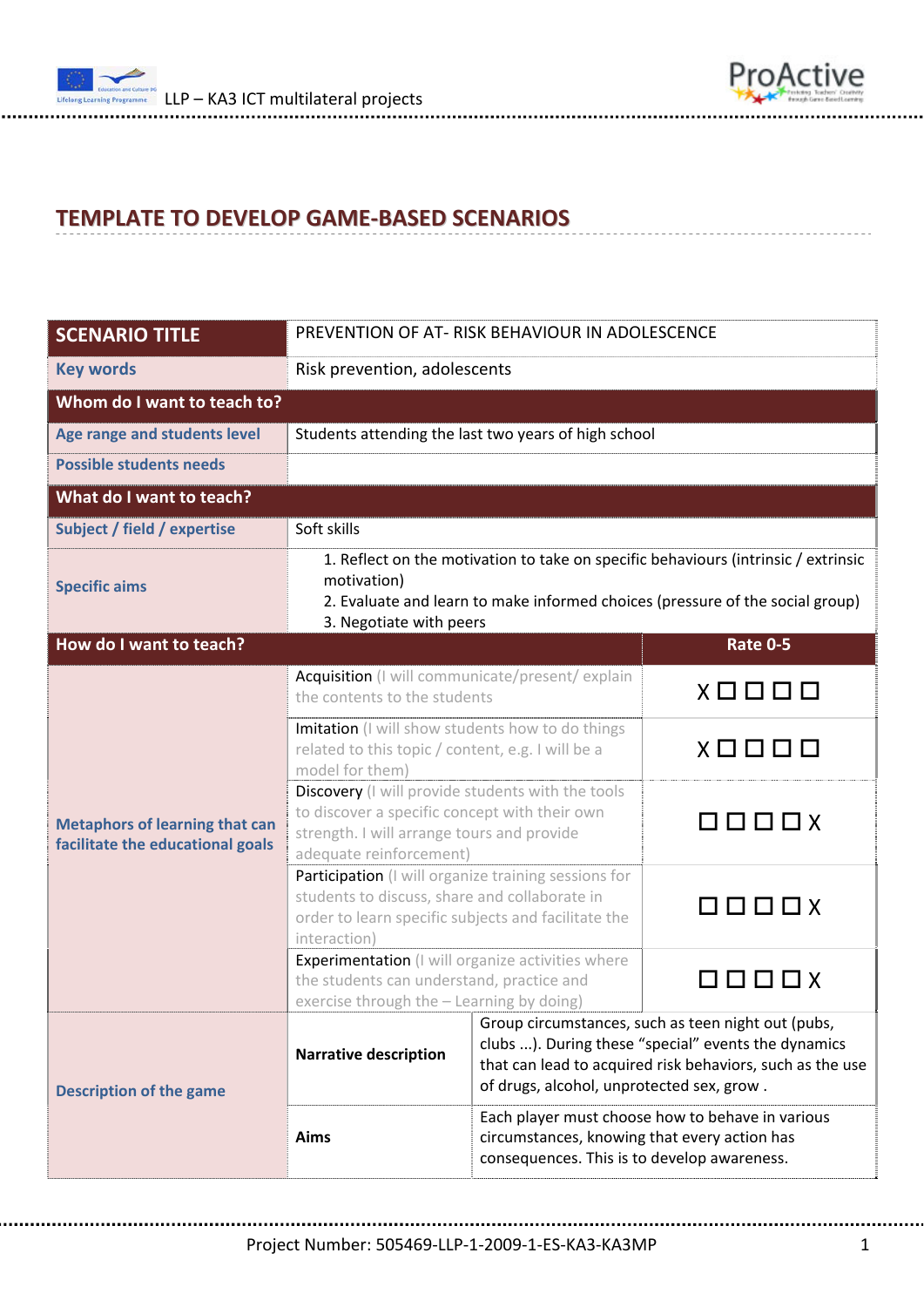



|                                                                                                                                                                                             |                                                                                                                                        | <b>Rules</b>                                                                                                                                             |          |                                                                                                                                                                           |                          |  |
|---------------------------------------------------------------------------------------------------------------------------------------------------------------------------------------------|----------------------------------------------------------------------------------------------------------------------------------------|----------------------------------------------------------------------------------------------------------------------------------------------------------|----------|---------------------------------------------------------------------------------------------------------------------------------------------------------------------------|--------------------------|--|
|                                                                                                                                                                                             |                                                                                                                                        | <b>Challenges</b>                                                                                                                                        |          |                                                                                                                                                                           |                          |  |
|                                                                                                                                                                                             |                                                                                                                                        | Reward<br>system/feedback cycle<br>be denied.                                                                                                            |          | Consequences of actions. If the player has made a<br>conscious choice, he will receive a reward; whereas, if<br>the choice shows little awareness, the gratification will |                          |  |
|                                                                                                                                                                                             |                                                                                                                                        |                                                                                                                                                          |          | <b>Learning venue</b>                                                                                                                                                     | <b>Estimated</b><br>time |  |
|                                                                                                                                                                                             |                                                                                                                                        | Before the game: 1 meeting                                                                                                                               |          |                                                                                                                                                                           |                          |  |
|                                                                                                                                                                                             |                                                                                                                                        | 1. Introduction to the activities                                                                                                                        |          |                                                                                                                                                                           |                          |  |
| <b>Narrative description of</b><br>learning activities - step by step                                                                                                                       | 2. Brainstorming with the students about<br>their usual behaviours                                                                     |                                                                                                                                                          | In class | 2 <sub>h</sub>                                                                                                                                                            |                          |  |
|                                                                                                                                                                                             | 3. At-risk behaviours and consequences for<br>the health                                                                               |                                                                                                                                                          |          |                                                                                                                                                                           |                          |  |
| organization and structure                                                                                                                                                                  |                                                                                                                                        | During the game: 4 sessions of 30 minutes each                                                                                                           |          | online                                                                                                                                                                    | 2 <sub>h</sub>           |  |
|                                                                                                                                                                                             |                                                                                                                                        | After the game: 4 meetings after the game<br>sessions and 1 meeting in class in order to<br>provide the students with an full meaning of the<br>activity |          | Online / in class                                                                                                                                                         | 3 <sub>h</sub>           |  |
|                                                                                                                                                                                             |                                                                                                                                        |                                                                                                                                                          |          |                                                                                                                                                                           | 7 h                      |  |
| How will I assess the students?                                                                                                                                                             |                                                                                                                                        |                                                                                                                                                          |          |                                                                                                                                                                           |                          |  |
| <b>Value approach</b>                                                                                                                                                                       |                                                                                                                                        | Discussions among the participants                                                                                                                       |          |                                                                                                                                                                           |                          |  |
|                                                                                                                                                                                             |                                                                                                                                        | Screening of the sessions findings                                                                                                                       |          |                                                                                                                                                                           |                          |  |
|                                                                                                                                                                                             |                                                                                                                                        | General theoretical discussion                                                                                                                           |          |                                                                                                                                                                           |                          |  |
| What do the students need to achieve the educational goals?                                                                                                                                 |                                                                                                                                        |                                                                                                                                                          |          |                                                                                                                                                                           |                          |  |
| <b>Prerequisites</b>                                                                                                                                                                        | The students belong to a school where the learning curriculum also includes<br>lessons on sex education and drugs / alcohol assumption |                                                                                                                                                          |          |                                                                                                                                                                           |                          |  |
| Environment in which to freely explore their own experience in at-risk behavior (it<br><b>Setting and materials</b><br>should be guaranteed the confidentiality of the shared experiences). |                                                                                                                                        |                                                                                                                                                          |          |                                                                                                                                                                           |                          |  |
| Di cosa ho bisogno per implementare lo scenario?                                                                                                                                            |                                                                                                                                        |                                                                                                                                                          |          |                                                                                                                                                                           |                          |  |
| <b>Tools to use</b>                                                                                                                                                                         | Mandatory                                                                                                                              | <b>EUTOPIA</b>                                                                                                                                           |          |                                                                                                                                                                           |                          |  |
|                                                                                                                                                                                             | Optional                                                                                                                               |                                                                                                                                                          |          |                                                                                                                                                                           |                          |  |
| Infrastructure /<br>equipment                                                                                                                                                               | Mandatory                                                                                                                              | * Internet connection<br>* One PC each user<br>* Projector                                                                                               |          |                                                                                                                                                                           |                          |  |
|                                                                                                                                                                                             | Optional                                                                                                                               |                                                                                                                                                          |          |                                                                                                                                                                           |                          |  |
| <b>Resources</b>                                                                                                                                                                            |                                                                                                                                        | Handouts on at-risk behaviours                                                                                                                           |          |                                                                                                                                                                           |                          |  |